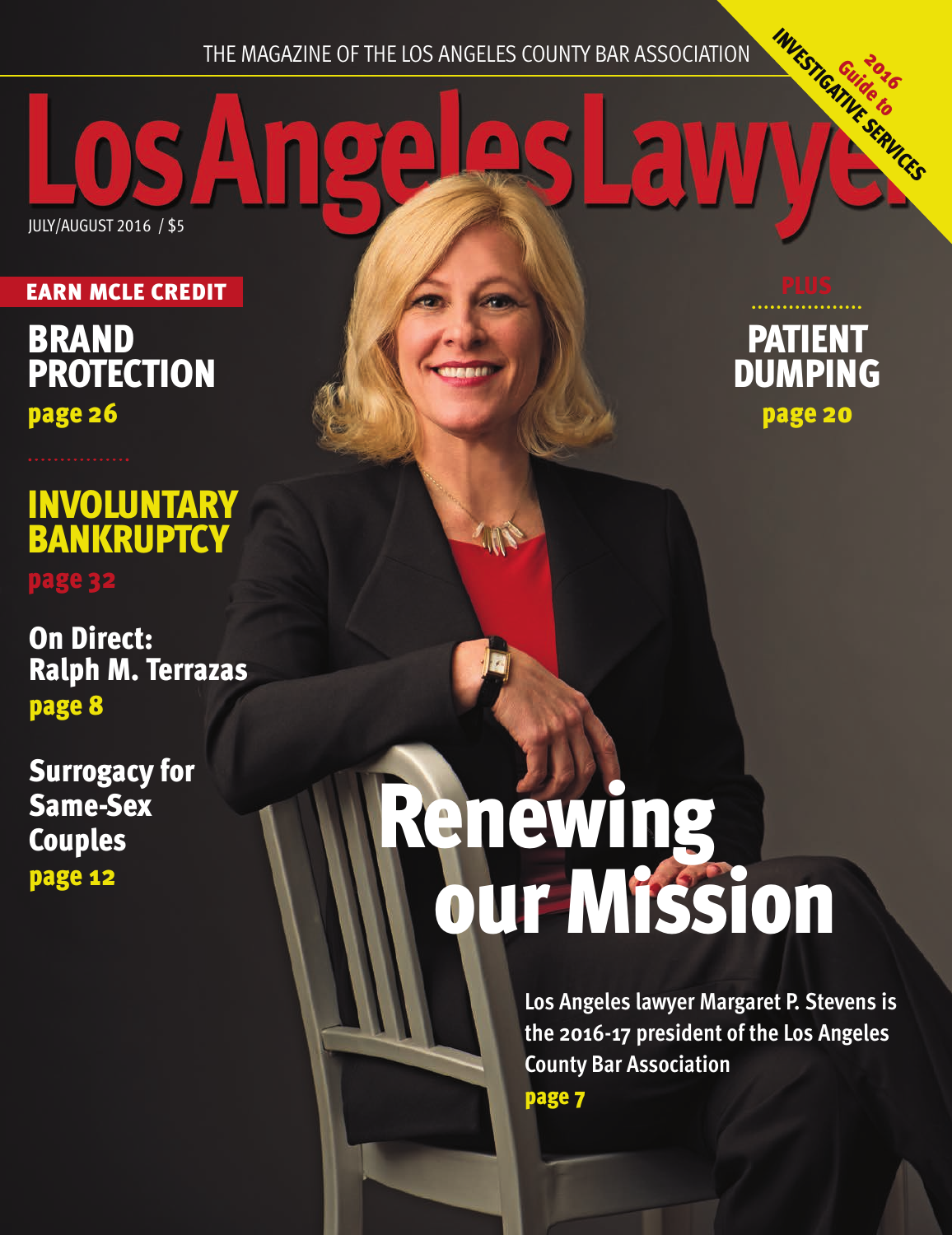**BY ASA S. HAMI**

# **FORCING THE**  $551$

Section 303 of the Bankruptcy Code determines who may be subject to an involuntary bankruptcy

bankruptcy is always an option **FILING** bankruptcy is always an option pany. A wide array of reasons for seeking bankruptcy protection exists, including to stop an aggressive creditor from grabbing valuable assets, stay contentious litigation draining a company's finances, avoid an impending adverse judgment, or simply restructure crippling debt. Whatever the impetus for filing bankruptcy, it is a decision the distressed company usually makes voluntarily. However, the Bankruptcy Code also grants creditors the ability to commence a bankruptcy against a company through the filing of an involuntary bankruptcy petition under certain circumstances.1 It is a powerful tool creditors may wield, albeit one that should be used sparingly.

Commencing an involuntary bankruptcy case is simple. Creditors file with the bankruptcy court a form that identifies the name of the entity against which the involuntary petition is being filed, the names of the parties filing the

petition, the amount of the petitioners' claims against the entity, and the chapter under which they are filing the case—chapter 7 or 11 are the only two available for an involuntary case. The period between the date the petition is filed and the date the bankruptcy court enters an order for relief—an adjudication that the involuntary bankruptcy filing was appropriate—is known as the gap period.

### **Threshold Considerations**

Parties contemplating an involuntary petition should consider two threshold issues before taking the step to file the petition: 1) whether the alleged debtor is eligible to be an involuntary debtor and 2) whether the petitioners

**Asa S. Hami is a bankruptcy attorney with SulmeyerKupetz, A Professional Corporation, in Los Angeles. He represents debtors, creditors, creditors' committees, trustees, and other parties in bankruptcy and insolvency-related matters.**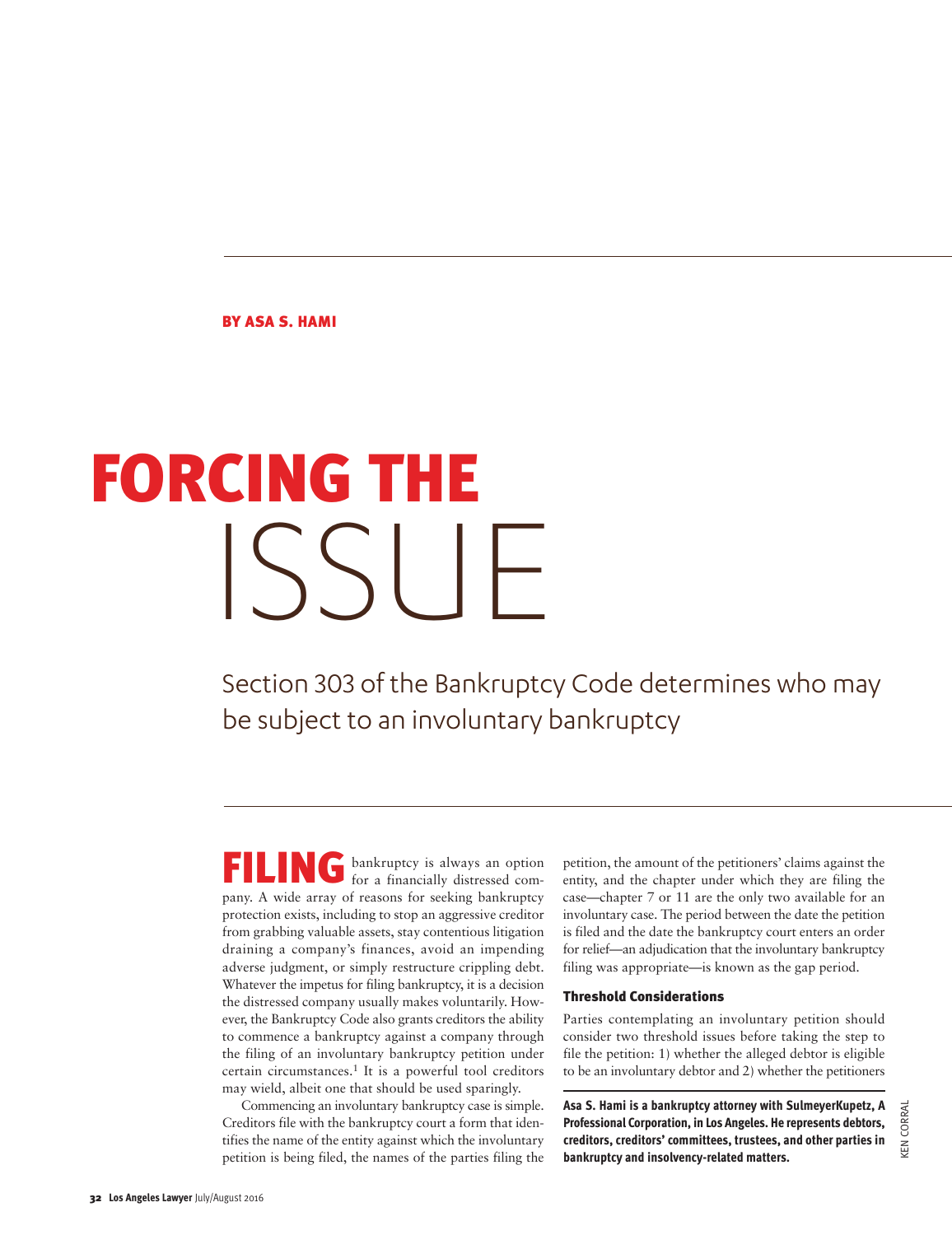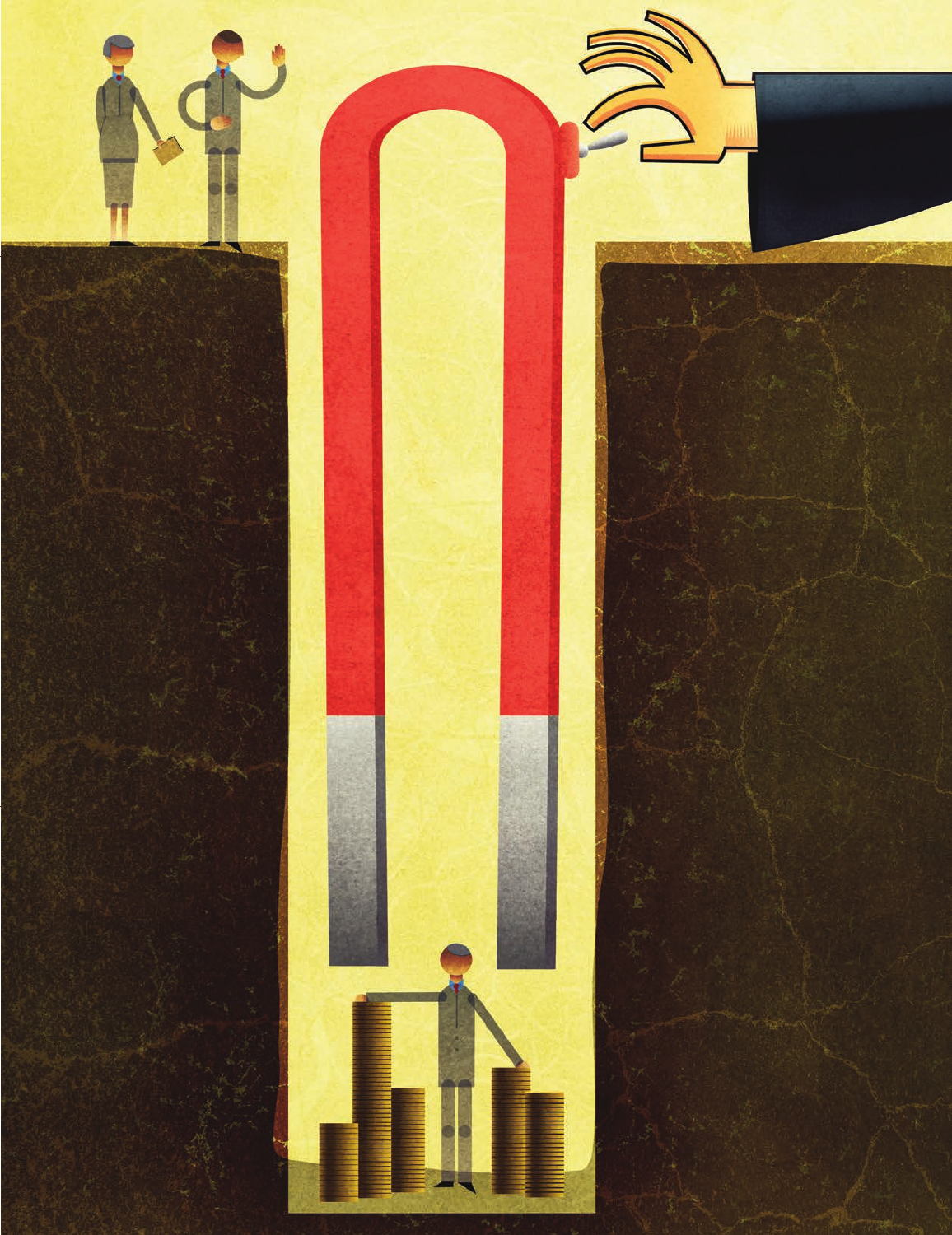are eligible to file the petition. These issues will play a role in the bankruptcy court's determination whether to enter an order for relief or dismiss the case.2

Section 303(a) of the Bankruptcy Code governs the first threshold issue.3 The universe of parties against whom an involuntary petition may be filed is narrower than those that may file a voluntary petition, but the class of potential involuntary debtors is still broad. With limited exception, an involuntary petition may be filed "against a person."4 The code defines "person" expansively to include an "individual, partnership, and corporation."5 Aside from farmers, the only "person" placed beyond the reach of an involuntary petition is "a corporation that is not a moneyed, business, or commercial corporation."6 Courts construe this phrase to include eleemosynary or other nonprofit organizations.<sup>7</sup> Other exceptions not explicit in the code include: 1) a dissolved corporation (unless it still exists under state law for purposes of winding up its affairs)8 and 2) individuals barred from filing bankruptcy based on the dismissal of a prior bankruptcy case.<sup>9</sup>

Section 303(b) governs the second threshold issue.10 Who may be a petitioner varies from debtor to debtor. If the petition is filed against a corporation or individual, it could be filed by creditors holding noncontingent unsecured claims in the aggregate of  $$15,775^{11}$ that are not subject to "bona fide" dispute.12 If the entity has 12 or more creditors, the petition must be signed by at least three such creditors; if fewer than 12 creditors, the petition must be signed by at least one such creditor.13 If the petition is filed against a partnership, it could be commenced by fewer than all of the general partners, or if all of the general partners are in bankruptcy, by a general partner, the trustee of the general partner, or a holder of a claim against the partnership.14

### **Prosecuting The Petition**

Once the petition is filed, the case runs much like a conventional lawsuit during the gap period in the petitioners' pursuit of an order for relief. A summons is issued to, and served on, the alleged debtor together with the involuntary petition, and the debtor must file a response within 21 days after the summons is served (plus three additional days if the summons was served by mail). Its response could come in one of the following forms: 1) an answer to the petition that denies or admits the allegations in the petition and asserts affirmative defenses, 2) a motion un der Rule 12(b) of the Federal Rules of Civil Procedure, or 3) the filing of a voluntary bankruptcy or motion to convert the case to a voluntary case (essentially consenting to the involuntary petition).

If the involuntary petition is not timely controverted, the bankruptcy court must enter an order for relief.15 However, if the petition is opposed the court conducts an evidentiary hearing to determine whether an order for relief should be entered.16 The court evaluates a number of issues in considering the petition. First, the court determines whether the "petitioning creditor" requirements are satisfied, to wit: whether the petitioners hold the amount and type of claims required under Section 303(b). Second, the court determines whether the alleged debtor should be in bankruptcy and particularly whether 1) "the debtor is generally not paying such debtor's debts as such debts become due unless such debts are the subject of a bona fide dispute as to liability or amount," or 2) "within 120 days before the date of the filing of the petition, a custodian, other than a trustee, receiver, or agent appointed or authorized to take charge of less than substantially all of the property of the debtor for purposes of enforcing a lien against such property, was appointed or took possession."17 If the court finds in favor of the petitioners, the order for relief is entered, and the case progresses as would any voluntary bankruptcy case; if not, the bankruptcy case is dismissed.

Petitioners who prosecute an involuntary petition that results in the entry of an order for relief may seek a priority claim for attorney's fees and costs incurred commencing and prosecuting the involuntary petition.18 The petitioners will need to establish that their efforts made a substantial contribution to the bankruptcy estate.19 However, the petitioners' claim that qualified them to file the involuntary petition in the first place remains a general unsecured claim—with a lower payment priority—despite successful prosecution of the petition. On the flipside, petitioners could be held liable for the alleged debtor's fees and costs, or other damages, if the petition is dismissed.

Various types of pretrial remedies could be pursued during the gap period before the court adjudicates the petition. The alleged debtor could seek to compel the petitioners to post a bond pending entry of an order for relief.20 The bond would serve to indemnify the alleged debtor for the potential damages the court may later award to it against the petitioners under Section 303(i) if the case ultimately is dismissed.21

The petitioners, in turn, could seek the appointment of an interim trustee during the gap period.<sup>22</sup> If the need is grave, such as when serious mismanagement of the debtor is ongoing or an imminent threat of harm to valuable assets is present, a motion to appoint an interim trustee could be filed concurrently with the involuntary petition. The

ability to move for such relief is potent. Appointment of a trustee would transfer control over the alleged debtor's assets and operations to the trustee who essentially displaces current management. This relief is available whether the involuntary case is filed under chapter 7 or chapter 11, although the standards for ap pointment differ slightly between the two chapters.

Section 303(g) provides that, in a chapter 7 case, the court may appoint an interim trustee "if necessary to preserve the property of the estate or to prevent loss to the estate."23 This includes, for example, scenarios in which "assets are missing or are in danger of being dissipated," "the debtor's assets are perishable," interpreted "broadly to include 'not only that which may deteriorate physically but that which is liable to deteriorate in price and value,'" or "the debtor or insiders have resisted examination into the debtor's affairs."24 In the final analysis, "the appointment of an interim trustee lies within the sound discretion of the bankruptcy court, guided in large part by the best interests of the creditors."25 Separate from any bond the court may order on motion by the alleged debtor, the petitioners' posting of a bond sufficient to indemnify the debtor for costs, attorney's fees, expenses, and damages "allowable under § 303(i)" is an express condition to the appointment of an interim trustee.26

The Bankruptcy Code does not expressly permit the appointment of an interim trustee in an involuntary bankruptcy case filed under chapter 11. In fact, the code's explicit allow ance of the appointment of an interim trustee in a chapter 7 case could be construed as an implicit prohibition against such an appointment in a chapter 11 case. Nevertheless, relying on the language in Section 1104 generally addressing the appointment of a trustee in all chapter 11 cases, courts permit appointment of an interim trustee in an involuntary chapter 11 case.27 Courts, therefore, apply the standard for appointment of a trustee in a voluntary chapter 11 case, which generally requires a showing of some form of gross mismanagement or serious misconduct on the part of the person controlling the debtor.<sup>28</sup>

#### **Risks**

Filing an involuntary petition carries risks and benefits, and the pros and cons should be vetted thoroughly before taking the plunge. The most notable risk is the exposure to liability based on an unsuccessful petition. In particular, if the case is dismissed (other than through the consent of the petitioners and the debtor), Section 303(i) authorizes the bankruptcy court to award costs, reasonable attorney's fees, any damages proximately caused by the filing of the involuntary petition, or punitive damages against the petitioners.29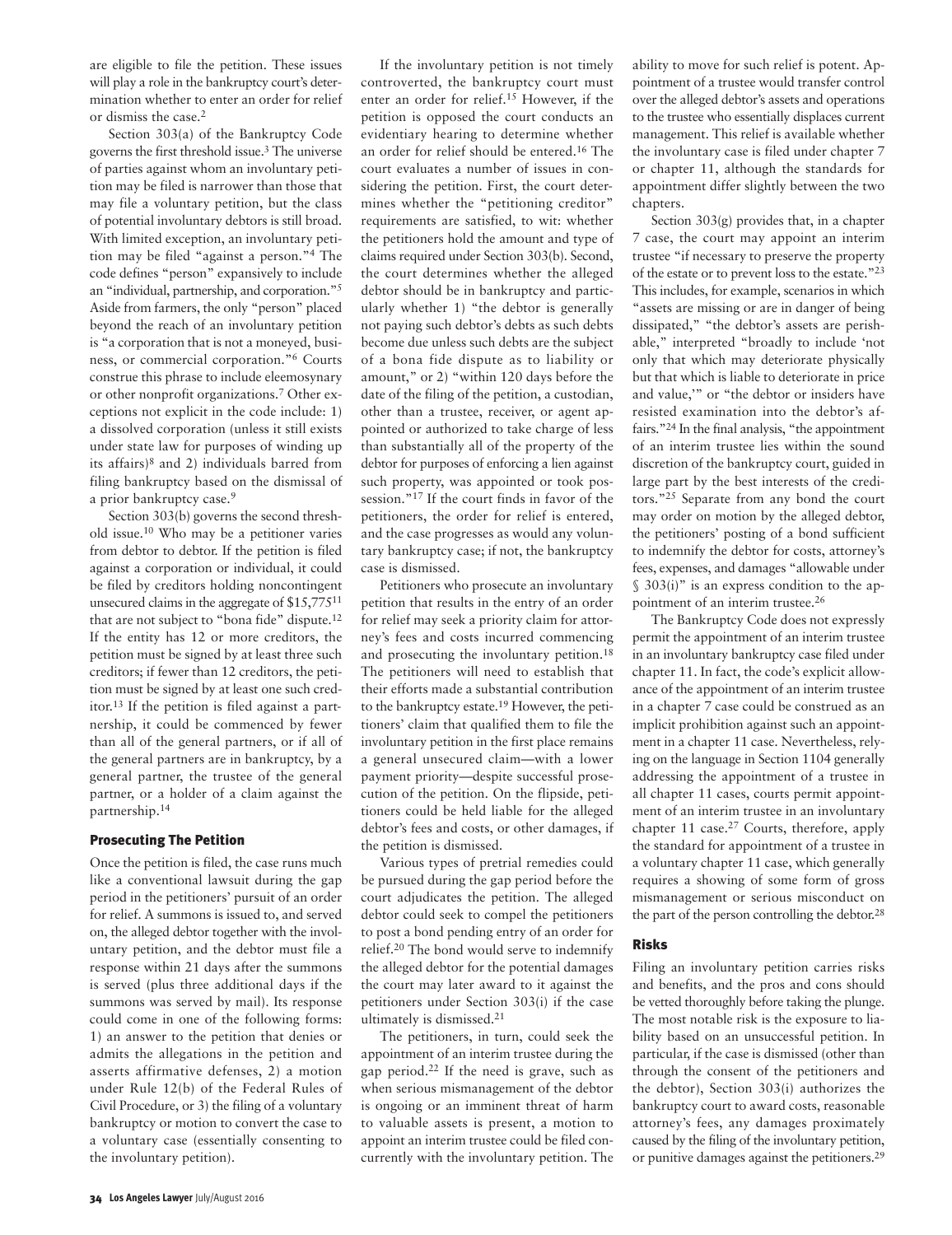With respect to an award of attorney's fees and costs, the Ninth Circuit Court of Appeals views Section 303(i)(1) as a "feeshifting" statute, not one imposing sanctions.30 As a result, courts faced with a request for attorney's fees and costs under this section must consider the litigation as a whole, not whether the specific filing was well founded. This requires consideration of the "totality of the circumstances," including "1) 'the merits of the involuntary petition,' 2) 'the role of any improper conduct on the part of the alleged debtor,' 3) 'the reasonableness of the actions taken by the petitioning creditors,' and 4) 'the motivation and objectives behind filing the petition."<sup>31</sup>

There are only two prerequisites to awarding fees and costs: 1) the court must have dismissed the petition on some ground other than consent of all parties and 2) the debtor must not have waived its right to recovery under this section.32 Bad faith is not a prerequisite.33 Although the bankruptcy court is infused with wide discretion in determining whether or not to make the award,<sup>34</sup> the petitioners' risk of being hit with the judgment is high. Indeed, the Ninth Circuit has gone so far as to conclude that the Bankruptcy Code "creates a presumption in favor of an award of attorney's fees"35 and "any petitioning creditor in an involuntary case… should expect to pay the debtor's attorney's fees and costs if the petition is dismissed."36 Therefore, it behooves any creditor considering an involuntary petition to assess the propriety of the petition before filing.37

With respect to an award of damages under Section 303(i)(2), bad faith is a prerequisite.38 However, the mere finding of bad faith does not guarantee an award of punitive damages; discretion still lies with the court. Bad faith is measured by an objective test that probes what a reasonable person would have believed.39 Some courts permit an award of damages against a petitioner's counsel.40

Aside from liability stemming directly from an unsuccessful petition, even successful petitioners who obtain an order for relief are exposed to the general risks, dangers, or hindrances that accompany every bankruptcy case. Four are of note. First, the mere filing of the involuntary petition triggers the automatic stay under Section 362(a).41 Therefore, the petitioners will no longer be permitted to engage in any collection activities to pursue their debt outside the bankruptcy case. A violation of the automatic stay is subject to the court's contempt power and exposes the violator to damages.42

Second, petitioners must understand that a bankruptcy is a collective proceeding, not an individual debt-collection device.43 This means that by successfully placing a company



Third, and compounding the risk of not receiving payment on the prebankruptcy claim that served as the impetus for filing the petition in the first instance, petitioners will incur attorney's fees and costs preparing and prosecuting the involuntary petition above and beyond their outstanding prebankruptcy claim. Although they may seek to recoup those fees through a higher priority claim, the bankruptcy court may deny this request—or allow it at a significantly reduced amount or, even if allowed in full, insufficient funds may prevent payment of even this

higher priority claim. In other words, in addition to receiving no payment on the claim that prompted commencement of the petition in the first place, the petitioner now has incurred additional fees and expenses it may be unable to recoup.

Finally, by filing the involuntary petition, the petitioners open the door to being hit with "preference" liability to the extent they received any payments from the debtor within 90 days before the petition was filed. The code empowers a trustee to avoid and recover as a preferential transfer any payments made to a creditor within 90 days of the filing of the petition under certain circumstances.<sup>45</sup> As a result, in addition to risking nonpayment on its claim, a petitioner may now be compelled to disgorge payment it previously received on its claim. Creditors contemplating an involuntary petition, however, have some ability to mitigate this risk by delaying any filing to a date outside the 90-day preference period if possible.

#### **Benefits**

Among others, some benefits to filing an involuntary case under the right circumstances to countervail the risks include:

**Preserving Assets.** An involuntary petition could be used to avoid the loss of, and preserve, a valuable asset that could be monetized